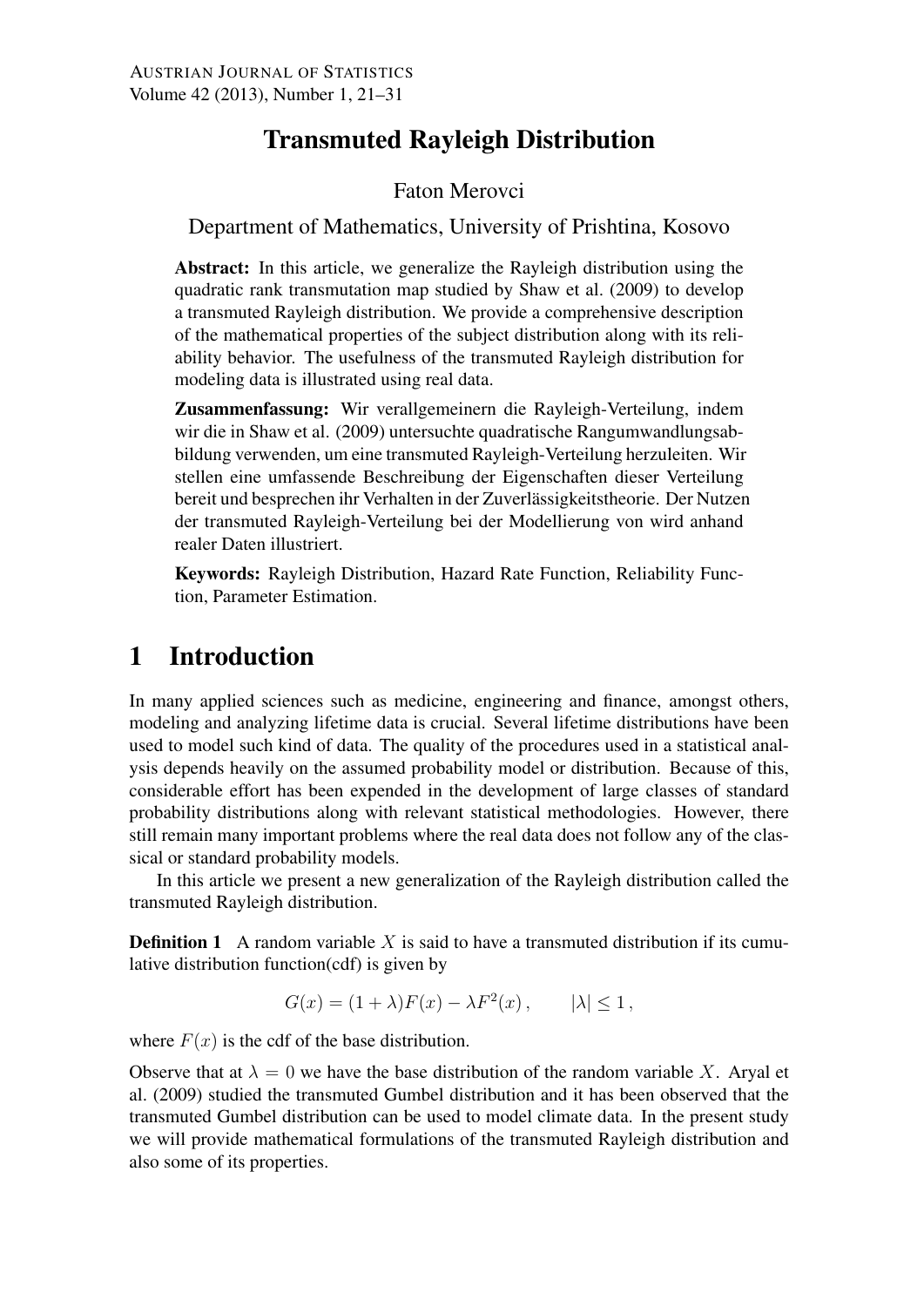### 2 Transmuted Rayleigh Distribution

**Definition 2** The density function (pdf) of a Rayleigh distribution is

$$
f(x,\sigma) = \frac{x}{\sigma^2} \exp\left(-\frac{x^2}{2\sigma^2}\right), \qquad x > 0, \sigma > 0,
$$

and the respective cdf is

$$
F(x,\sigma) = 1 - \exp\left(-\frac{x^2}{2\sigma^2}\right), \qquad x > 0, \sigma > 0.
$$

The transmuted cdf is

$$
G(x, \sigma, \lambda) = \left(1 - \exp\left(-\frac{x^2}{2\sigma^2}\right)\right) \left(1 + \lambda \exp\left(-\frac{x^2}{2\sigma^2}\right)\right),
$$

with transmuted pdf

$$
g(x, \sigma, \lambda) = \frac{x}{\sigma^2} \exp\left(-\frac{x^2}{2\sigma^2}\right) \left(1 - \lambda + 2\lambda \exp\left(-\frac{x^2}{2\sigma^2}\right)\right).
$$

Note that the transmuted Rayleigh distribution is an extended model to analyze more complex data. The Rayleigh distribution is clearly a special case for  $\lambda = 0$ . Figure 1 illustrates some of the possible shapes of the pdf of a transmuted Rayleigh distribution for selected values of the parameters  $\lambda$  and  $\sigma$ .

### 3 Moments

**Theorem 1** The *r*th moment  $E(X<sup>r</sup>)$  of a transmuted Rayleigh distributed random variable *X* is given as

$$
E(Xr) = \frac{1}{2}\sigmarr\Gamma\left(\frac{r}{2}\right)\left(\lambda + 2^{\frac{r}{2}}(1-\lambda)\right).
$$

Especially we have

$$
E(X) = \frac{1}{2}\sigma\sqrt{\pi} \left(\lambda + \sqrt{2}(1-\lambda)\right),
$$
  
var(X) = E(X<sup>2</sup>) - E<sup>2</sup>(X) =  $\sigma^2 \left(2 - \lambda - \frac{\pi}{4} \left(\lambda + \sqrt{2}(1-\lambda)\right)^2\right).$ 

*Proof.*

$$
E(X^{r}) = \int_{0}^{\infty} x^{r} f(x) dx
$$
  
= 
$$
\int_{0}^{\infty} \frac{x^{r+1}}{\sigma^{2}} \exp\left(-\frac{x^{2}}{2\sigma^{2}}\right) \left(1 - \lambda + 2\lambda \exp\left(-\frac{x^{2}}{2\sigma^{2}}\right)\right) dx
$$
  
= 
$$
\frac{(1 - \lambda)}{\sigma^{2}} \int_{0}^{\infty} x^{r+1} \exp\left(-\frac{x^{2}}{2\sigma^{2}}\right) dx + \frac{2\lambda}{\sigma^{2}} \int_{0}^{\infty} x^{r+1} \exp\left(-\frac{x^{2}}{\sigma^{2}}\right) dx
$$
  
= 
$$
2^{\frac{r-2}{2}} (1 - \lambda) \sigma^{r} r \Gamma\left(\frac{r}{2}\right) + \frac{\lambda r}{2} \sigma^{r} \Gamma\left(\frac{r}{2}\right)
$$
  
= 
$$
\frac{1}{2} \sigma^{r} r \Gamma\left(\frac{r}{2}\right) (\lambda + 2^{\frac{r}{2}} (1 - \lambda)).
$$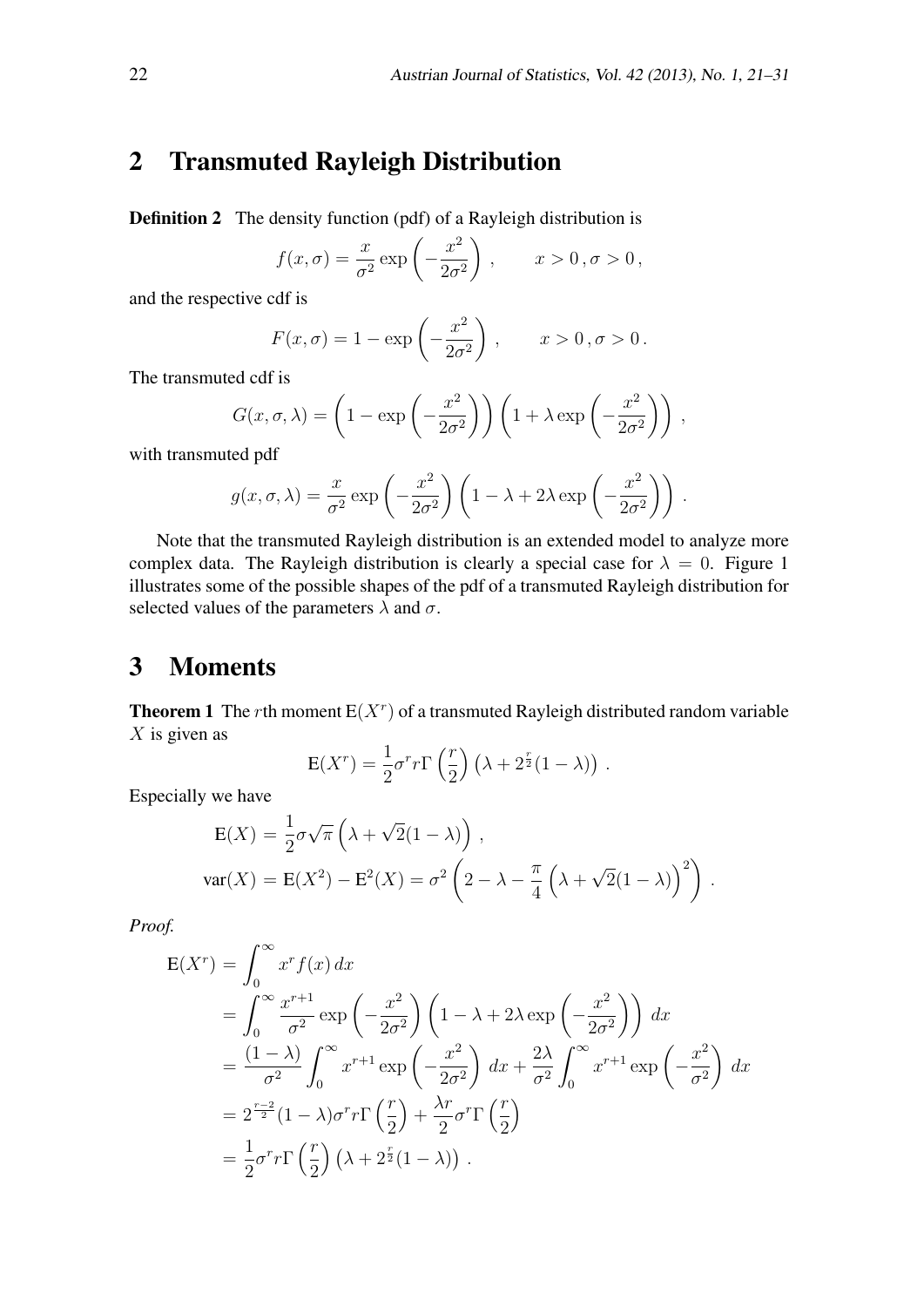

Figure 1: The pdf's of various transmuted Rayleigh distributions.



Figure 2: The cdf's of various transmuted Rayleigh distributions.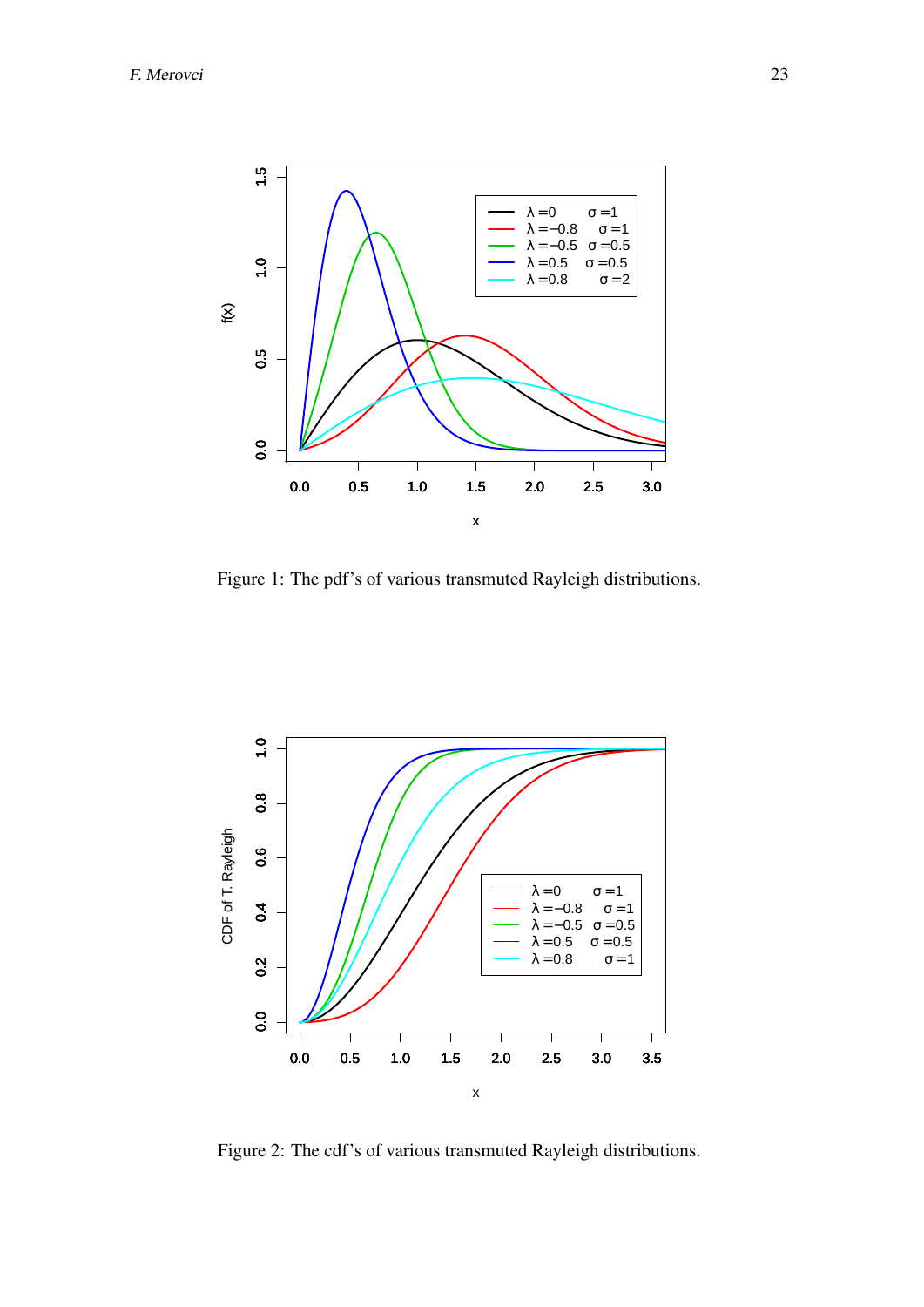*,*

Here, we used

$$
\int_0^\infty x^{\nu-1} \exp\left(-\mu x^p\right) dx = \frac{1}{p} \mu^{-\frac{\nu}{p}} \Gamma\left(\frac{\nu}{p}\right)
$$

for  $p, \nu, \mu > 0$  (see Gradshtein and Ryzhnik(2000), Sec. 3.478).

Theorem 2 Let *X* have a transmuted Rayleigh distribution. Then the moment generating function of *X*, say  $M_X(t)$ , is

$$
M_X(t) = \sum_{i=0}^{\infty} \frac{t^i}{i!} \frac{1}{2} \sigma^i i \Gamma\left(\frac{i}{2}\right) \left(\lambda + 2^{\frac{i}{2}} (1-\lambda)\right).
$$

*Proof.*

$$
M_X(t) = \mathbf{E}\left(e^{tX}\right) = \int_0^\infty \exp(tx)f(x) dx
$$
  
= 
$$
\int_0^\infty \left(1 + tx + \frac{t^2x^2}{2!} + \dots + \frac{t^nx^n}{n!} + \dots\right) f(x) dx
$$
  
= 
$$
\sum_{i=0}^\infty \frac{t^i \mathbf{E}(X^i)}{i!}
$$
  
= 
$$
\sum_{i=0}^\infty \frac{t^i}{i!} \frac{1}{2} \sigma^i i \Gamma\left(\frac{i}{2}\right) \left(\lambda + 2^{\frac{i}{2}}(1 - \lambda)\right).
$$

 $\Box$ 

# 4 Parameter Estimators

The maximum likelihood estimator (MLE) of the parameters that is inherent within the transmuted Rayleigh pdf is discussed next. The sample likelihood function under this model is

$$
L(\sigma, \lambda; x) = \prod_{i=1}^{n} g(x_i, \sigma, \lambda)
$$
  
= 
$$
\frac{\prod_{i=1}^{n} x_i}{\sigma^{2n}} \exp\left(-\frac{1}{2\sigma^2} \sum_{i=1}^{n} x_i^2\right) \prod_{i=1}^{n} \left(1 - \lambda + 2\lambda \exp\left(-\frac{x_i^2}{2\sigma^2}\right)\right),
$$
 (1)

with respective sample log-likelihood function

$$
\ell(\sigma, \lambda; x) = \log L(\sigma, \lambda; x)
$$
  
= 
$$
\sum_{i=1}^{n} \log(x_i) - n \log \sigma^2 - \frac{1}{2\sigma^2} \sum_{i=1}^{n} x_i^2 + \sum_{i=1}^{n} \log \left( 1 - \lambda + 2\lambda \exp\left( -\frac{x_i^2}{2\sigma^2} \right) \right).
$$

For ease of notation, we will denote the first partial derivatives of any function  $f(x, y)$  by  $f_x$  and  $f_y$ , and its second partial derivatives by  $f_{xx}$ ,  $f_{yy}$ ,  $f_{xy}$ , and  $f_{yx}$ .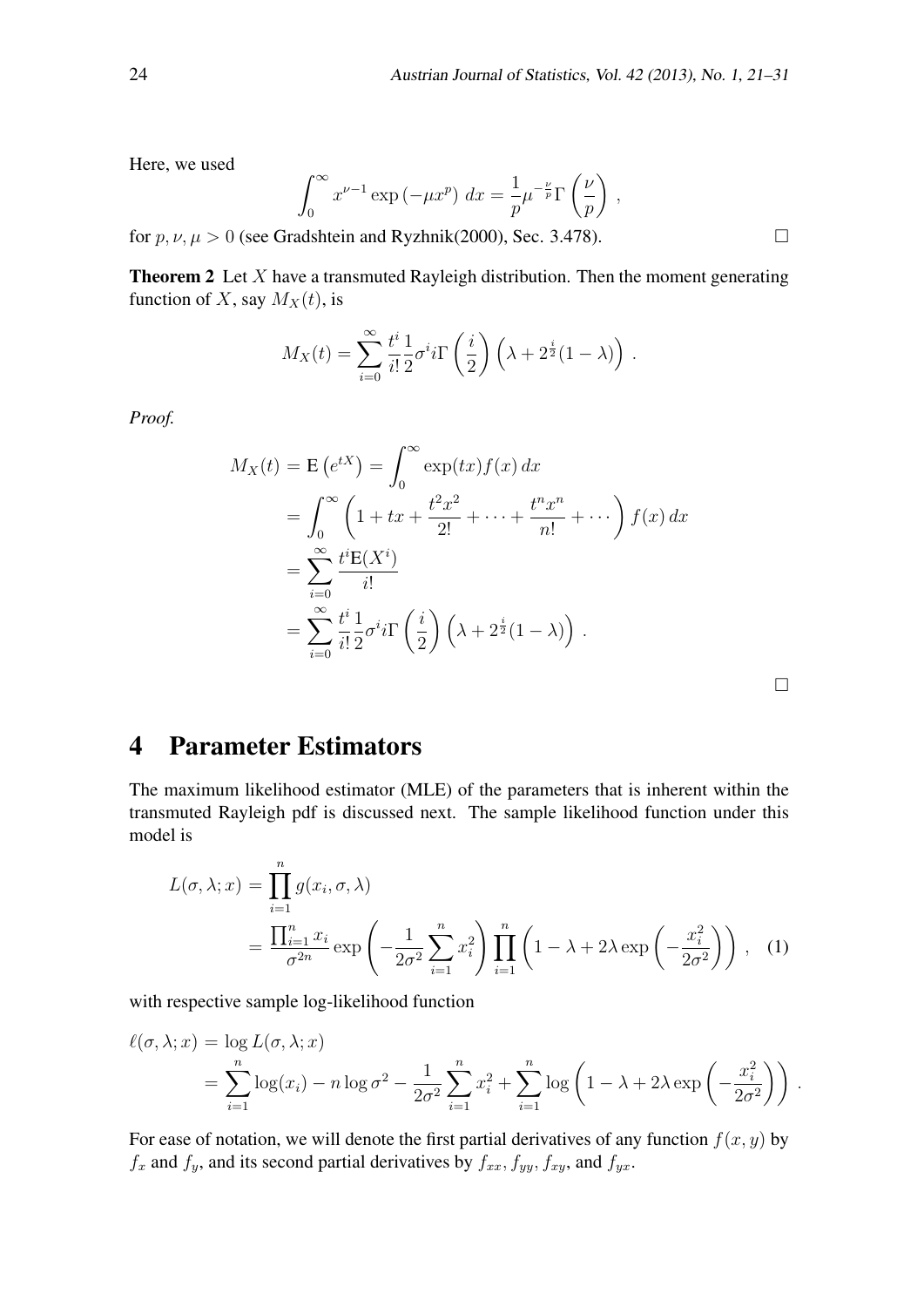Now setting

$$
\ell_{\sigma}=0\qquad\text{and}\qquad\ell_{\lambda}=0\,,
$$

we have

$$
-\frac{2n}{\sigma} + \frac{1}{\sigma^3} \sum_{i=1}^n x_i^2 + \frac{2\lambda}{\sigma^3} \sum_{i=1}^n \frac{x_i^2 \exp\left(-\frac{x_i^2}{2\sigma^2}\right)}{1 - \lambda + 2\lambda \exp\left(-\frac{x_i^2}{2\sigma^2}\right)} = 0,
$$
 (2)

and

$$
\sum_{i=1}^{n} \frac{2 \exp\left(-\frac{x_i^2}{2\sigma^2}\right) - 1}{1 - \lambda + 2\lambda \exp\left(-\frac{x_i^2}{2\sigma^2}\right)} = 0.
$$
 (3)

The MLE  $\hat{\theta} = (\hat{\sigma}, \hat{\lambda})$  of  $\theta = (\sigma, \lambda)$  is obtained by solving this nonlinear system of equations. It is usually more convenient to use nonlinear optimization algorithms such as the quasi-Newton algorithm to numerically maximize the sample likelihood function given in (1). Applying the usual large sample approximation, the MLE  $\hat{\theta}$  can be treated as being approximately bivariate normal with mean *θ* and variance-covariance matrix equal to the inverse of the expected information matrix, i.e.

$$
\sqrt{n}(\hat{\theta} - \theta) \to N(0, nI^{-1}(\theta)),
$$

where  $I^{-1}(\theta)$  is the limiting variance-covariance matrix of  $\hat{\theta}$ . The elements of the 2 × 2 matrix  $I(\theta)$  can be estimated by  $I_{ij}(\hat{\theta}) = -\ell_{\theta_i \theta_j} \big|_{\theta = \hat{\theta}}, i, j \in \{1, 2\}.$ 

From (2) and (3) the second partial derivatives of the log-likelihood function are found to be

$$
\ell_{\sigma\sigma} = \frac{2n}{\sigma^2} - \frac{3}{\sigma^4} \sum_{i=1}^n x_i^2 - \frac{6}{\sigma^4} \sum_{i=1}^n \frac{x_i^2 \exp\left(-\frac{x_i^2}{2\sigma^2}\right)}{1 - \lambda + 2\lambda \exp\left(-\frac{x_i^2}{2\sigma^2}\right)}
$$

$$
+ \frac{2\lambda(1-\lambda)}{\sigma^6} \sum_{i=1}^n \frac{x_i^4 \exp\left(-\frac{x_i^2}{2\sigma^2}\right)}{\left(1 - \lambda + 2\lambda \exp\left(-\frac{x_i^2}{2\sigma^2}\right)\right)^2},
$$

$$
\ell_{\sigma\lambda} = \frac{2}{\sigma^3} \sum_{i=1}^n \frac{x_i^2 \exp\left(-\frac{x_i^2}{2\sigma^2}\right)}{\left(1 - \lambda + 2\lambda \exp\left(-\frac{x_i^2}{2\sigma^2}\right)\right)^2}
$$

$$
\ell_{\lambda\lambda} = -\sum_{i=1}^n \left(\frac{2 \exp\left(-\frac{x_i^2}{2\sigma^2}\right) - 1}{1 - \lambda + 2\lambda \exp\left(-\frac{x_i^2}{2\sigma^2}\right)}\right)^2.
$$

Approximate two sided  $100(1-\alpha)$ % confidence intervals for  $\sigma$  and for  $\lambda$  are, respectively, given by

$$
\hat{\sigma} \pm z_{\alpha/2} \sqrt{I_{11}^{-1}(\hat{\theta})}
$$
 and  $\hat{\lambda} \pm z_{\alpha/2} \sqrt{I_{22}^{-1}(\hat{\theta})}$ ,

where  $z_\alpha$  is the upper  $\alpha$ th quantile of the standard normal distribution. Using R we can easily compute the Hessian matrix and its inverse and hence the standard errors and asymptotic confidence intervals.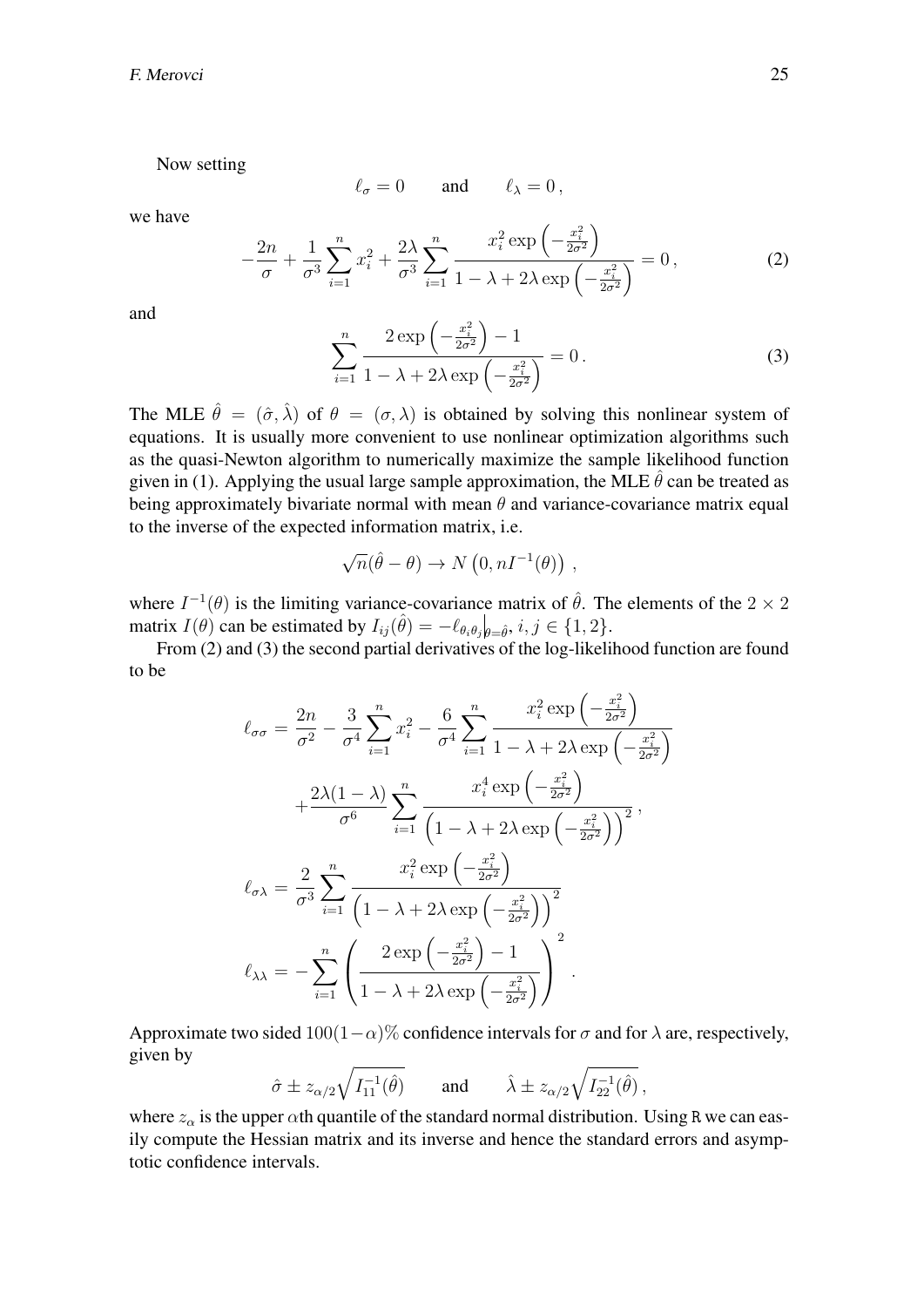We can compute the maximized unrestricted and restricted log-likelihood functions to construct the likelihood ratio (LR) test statistic for testing on some transmuted Rayleigh sub-models. For example, we can use the LR test statistic to check whether the a transmuted Rayleigh distribution for a given data set is statistically *superior* to the Rayleigh distribution. In any case, hypothesis tests of the type  $H_0$ :  $\theta = \theta_0$  versus  $H_0$ :  $\theta \neq \theta_0$  can be performed using a LR test. In this case, the LR test statistic for testing  $H_0$  versus  $H_1$ is  $\omega = 2(\ell(\hat{\theta}; x) - \ell(\hat{\theta}_0; x))$ , where  $\hat{\theta}$  and  $\hat{\theta}_0$  are the MLEs under  $H_1$  and  $H_0$ , respectively. The statistic  $\omega$  is asymptotically (as  $n \to \infty$ ) distributed as  $\chi_k^2$ , where *k* is the length of the parameter vector  $\theta$  of interest. The LR test rejects  $H_0$  if  $\omega > \chi^2_{k;\gamma}$ , where  $\chi^2_{k;\gamma}$  denotes the upper  $100\gamma\%$  quantile of the  $\chi^2_k$  distribution.

#### 5 Reliability Analysis

The reliability function  $R(t)$ , which is the probability of an item not failing prior to some time *t*, is defined by  $R(t) = 1 - F(t)$ . The reliability function of a transmuted Rayleigh distribution is given by

$$
R(t, \sigma, \lambda) = \exp\left(-\frac{t^2}{2\sigma^2}\right) \left(1 - \lambda + \lambda \exp\left(-\frac{t^2}{2\sigma^2}\right)\right).
$$

The other characteristic of interest of a random variable is the hazard rate function defined by

$$
h(t) = \frac{f(t)}{1 - F(t)},
$$

which is an important quantity characterizing life phenomenon. It can be loosely interpreted as the conditional probability of failure, given it has survived to time *t*. The hazard rate function for a transmuted Rayleigh random variable is given by

$$
h(t, \sigma, \lambda) = \frac{t \left(1 - \lambda + 2\lambda \exp\left(-\frac{t^2}{2\sigma^2}\right)\right)}{\sigma^2 \left(1 - \lambda + \lambda \exp\left(-\frac{t^2}{2\sigma^2}\right)\right)}.
$$

Figure 3 illustrates the reliability function of a transmuted Rayleigh distribution for different values of the parameters  $\sigma$  and  $\lambda$ .

#### 6 Order Statistics

The *k*th order statistic of a sample is its *k*th smallest value. For a sample of size *n*, the *n*th order statistic (or largest order statistic) is the maximum, that is,

$$
X_{(n)} = \max\{X_1,\ldots,X_n\}.
$$

The sample range is the difference between the maximum and minimum. It is clearly a function of the order statistics:

range{
$$
X_1, \ldots, X_n
$$
} =  $X_{(n)} - X_{(1)}$ .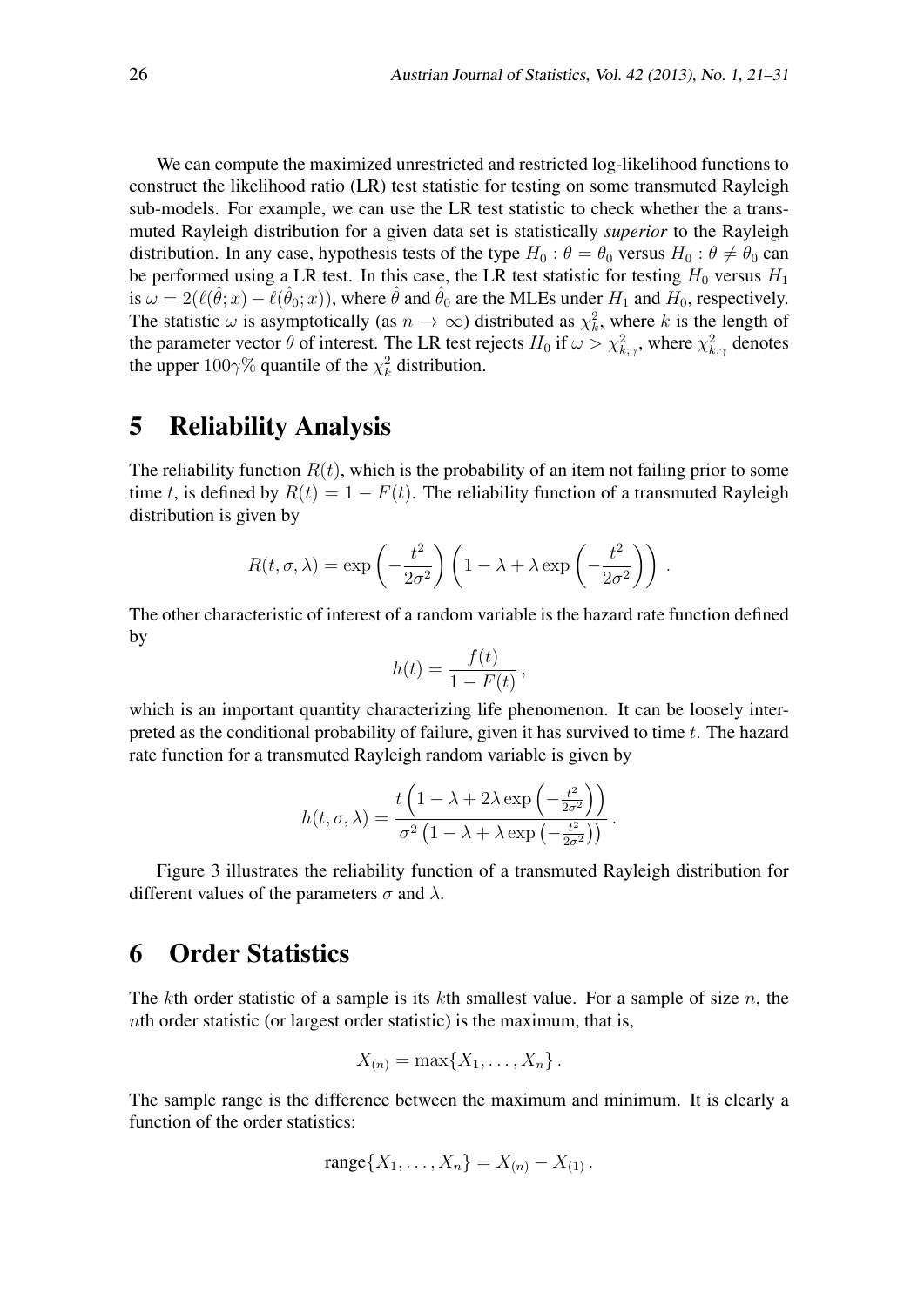

Figure 3: The reliability function of a transmuted Rayleigh distribution.

We know that if  $X_{(1)} \leq \cdots \leq X_{(n)}$  denotes the order statistic of a random sample  $X_1, \ldots, X_n$  from a continuous population with cdf  $F_X(x)$  and pdf  $f_X(x)$  then the pdf of  $X_{(j)}$  is given by

$$
f_{X_{(j)}}(x) = \frac{n!}{(j-1)!(n-j)!} f_X(x) (F_X(x))^{j-1} (1 - F_X(x))^{n-j},
$$

for  $j = 1, \ldots, n$ . The pdf of the *j*th order statistic for a transmuted Rayleigh distribution is given by

$$
f_{X_{(j)}}(x) = \frac{n!}{(j-1)!(n-j)!} \frac{x}{\sigma^2} \exp\left(-\frac{x^2}{2\sigma^2}\right) \left(1 - \lambda + 2\lambda \exp\left(-\frac{x^2}{2\sigma^2}\right)\right)
$$

$$
\cdot \left(1 - \exp\left(-\frac{x^2}{2\sigma^2}\right)\right) \left(1 + \lambda \exp\left(-\frac{x^2}{2\sigma^2}\right)\right)^{j-1}
$$

$$
\cdot \left(\exp\left(-\frac{x^2}{2\sigma^2}\right) \left(1 - \lambda + \lambda \exp\left(-\frac{x^2}{2\sigma^2}\right)\right)\right)^{n-j}.
$$

Therefore, the pdf of the largest order statistic  $X_{(n)}$  is

$$
f_{X_{(n)}}(x) = \frac{nx}{\sigma^2} \exp\left(-\frac{x^2}{2\sigma^2}\right) \left(1 - \lambda + 2\lambda \exp\left(-\frac{x^2}{2\sigma^2}\right)\right)
$$

$$
\cdot \left(1 - \exp\left(-\frac{x^2}{2\sigma^2}\right)\right) \left(1 + \lambda \exp\left(-\frac{x^2}{2\sigma^2}\right)\right)^{n-1},
$$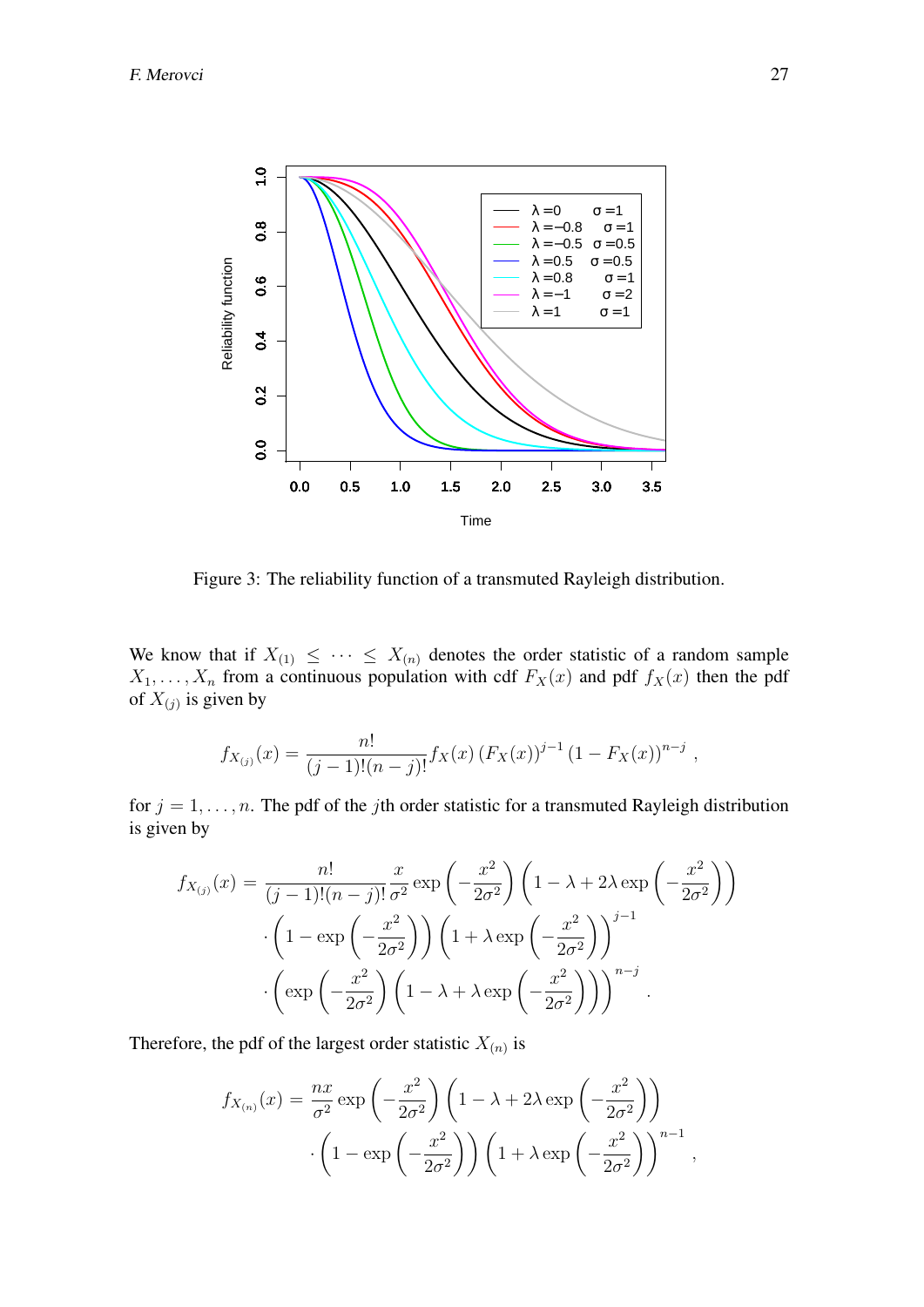*.*

and the pdf of the smallest order statistic  $X_{(1)}$  is

$$
f_{X_{(1)}}(x) = \frac{nx}{\sigma^2} \exp\left(-\frac{x^2}{2\sigma^2}\right) \left(1 - \lambda + 2\lambda \exp\left(-\frac{x^2}{2\sigma^2}\right)\right)
$$

$$
\cdot \left(\exp\left(-\frac{x^2}{2\sigma^2}\right) \left(1 - \lambda + \lambda \exp\left(-\frac{x^2}{2\sigma^2}\right)\right)\right)^{n-1}
$$

### 7 Application

Now we use a real data set to show that the transmuted Rayleigh distribution can be a better model than the Rayleigh distribution.

We work with nicotine measurements made from several brands of cigarettes in 1998. The data have been collected by the Federal Trade Commission which is an independent agency of the US government, whose main mission is the promotion of consumer protection.

The report entitled tar, nicotine, and carbon monoxide of the smoke of 1206 varieties of domestic cigarettes for the year of 1998 available at http://www.ftc.gov/ reports/tobacco and consists of the data sets and some information about the source of the data, smoker's behaviour and beliefs about nicotine, tar and carbon monoxide contents in cigarettes. The free form data set can be found at http://pw1.netcom.com/ rdavis2/smoke.html.

The site http://home.att.net/rdavis2/cigra.html contains  $n = 384$  observations. We analysed data on nicotine, measured in milligrams per cigarette, from several cigarette brands. Some summary statistics for the nicotine data are as follows: mean =  $0.852$ , median = 0.9, minimum = 0.1 and maximum = 2.

The variance covariance matrix of the MLEs under the transmuted Rayleigh distribution is computed as

$$
I(\hat{\theta})^{-1} = \begin{pmatrix} 0.183 \times 10^{-3} & 0.470 \times 10^{-3} \\ 0.470 \times 10^{-3} & 0.529 \times 10^{-2} \end{pmatrix}.
$$

Thus, the variances of the MLE of  $\sigma$  and  $\lambda$  is var $(\hat{\sigma}) = 0.183 \times 10^{-3}$  and var $(\hat{\lambda}) =$  $0.529 \times 10^{-2}$ . Therefore, 95% confidence intervals for  $\sigma$  and  $\lambda$  are [0.528, 0.582] and [*−*0*.*914*, −*0*.*629].

Table 1: Estimated parameters of the Rayleigh and Transmuted Rayleigh distribution for the nicotine measurements data.

| Model    | Parameter Estimate                 | <b>Standard Error</b> | $-\ell(\cdot;x)$ |
|----------|------------------------------------|-----------------------|------------------|
|          | Transmuted $\hat{\sigma} = 0.5555$ | 0.0135                | 121 224          |
| Rayleigh | $\lambda = -0.7718$                | 0.0728                |                  |
| Rayleigh | $\hat{\sigma} = 0.6475$            | 0.0175                | 142.3572         |

The LR test statistic to test the hypotheses  $H_0$ :  $\lambda = 0$  versus  $H_1$ :  $\lambda \neq 0$  is  $\omega =$  $42.2664 > 3.841 = \chi_{1;0.05}^2$ , so we reject the null hypothesis.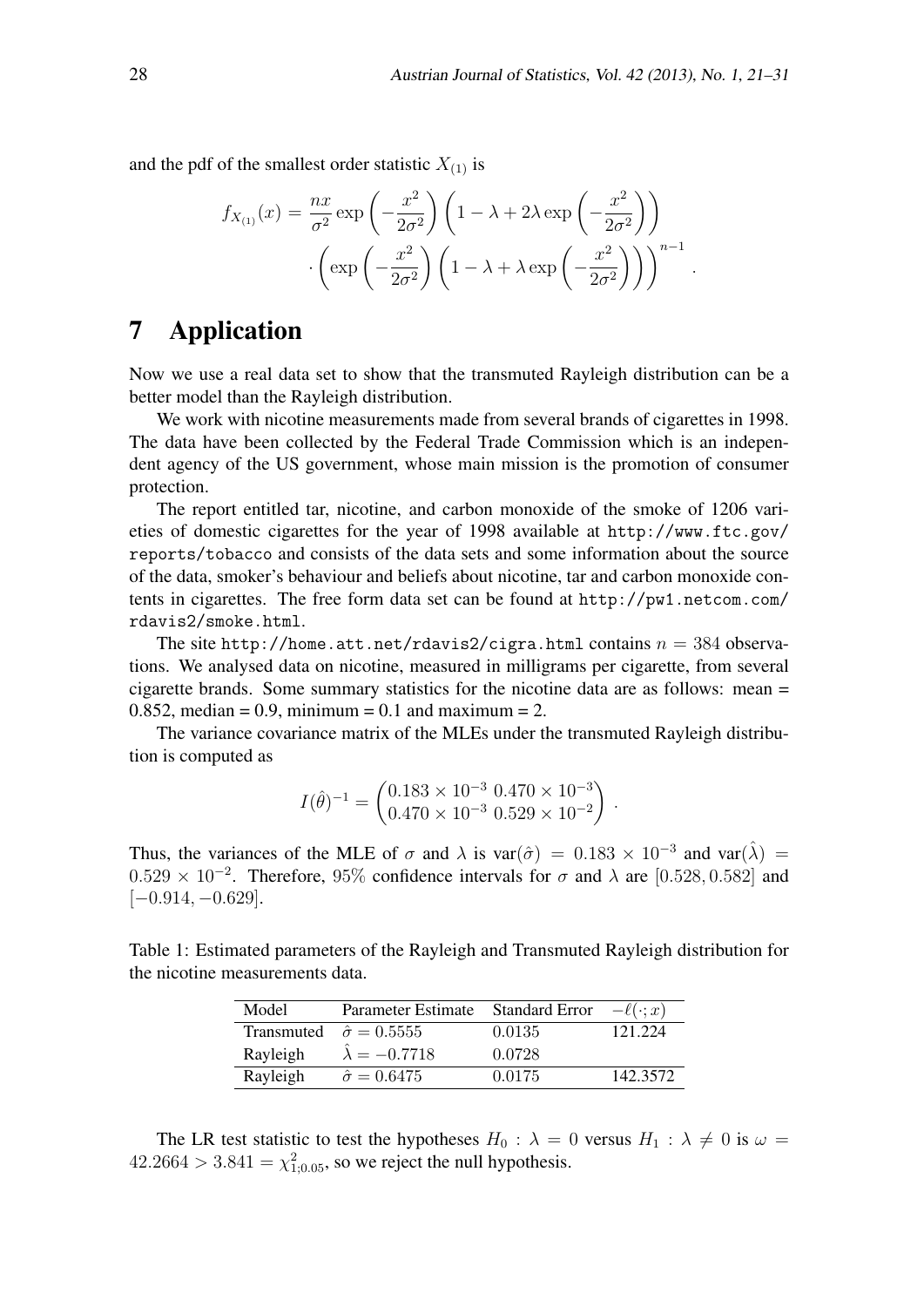

Figure 4: Empirical, fitted Rayleigh, and transmuted Rayleigh cdf of the nicotine measurements data.

Table 2: Criteria for comparison.

| Model                                                     | KS. | $-2\ell$ | AIC | AICC.                                 | - BIC |
|-----------------------------------------------------------|-----|----------|-----|---------------------------------------|-------|
| Rayleigh                                                  |     |          |     | 0.184 284.714 286.714 285.714 296.407 |       |
| Transmuted Rayleigh 0.124 242.448 246.448 243.445 265.833 |     |          |     |                                       |       |

In order to compare the two distribution models, we consider criteria like KS (Kolmogorow Smirnow), *−*2*ℓ*, AIC (Akaike information criterion), AICC (corrected Akaike information criterion), and BIC (Bayesian information criterion) for the data set. The better distribution corresponds to smaller KS, *−*2*ℓ*, AIC, AICC, and BIC values:

$$
AIC = 2k - 2\ell
$$
,  $AICC = AIC + \frac{2k(k+1)}{n-k-1}$ ,

and

$$
BIC = k \log(n) - 2\ell \,,
$$

where *k* is the number of parameters in the statistical model, *n* the sample size and  $\ell$  is the maximized value of the log-likelihood function under the considered model. Also, here for calculating the values of KS we use the sample estimates of  $\lambda$  and  $\sigma$ . Table 1 shows the MLEs under both distributions, Table 2 shows the values of KS, *−*2*ℓ*, AIC, AICC, and BIC values. The values in Table 2 indicate that the transmuted Rayleigh distribution leads to a better fit than the Rayleigh distribution.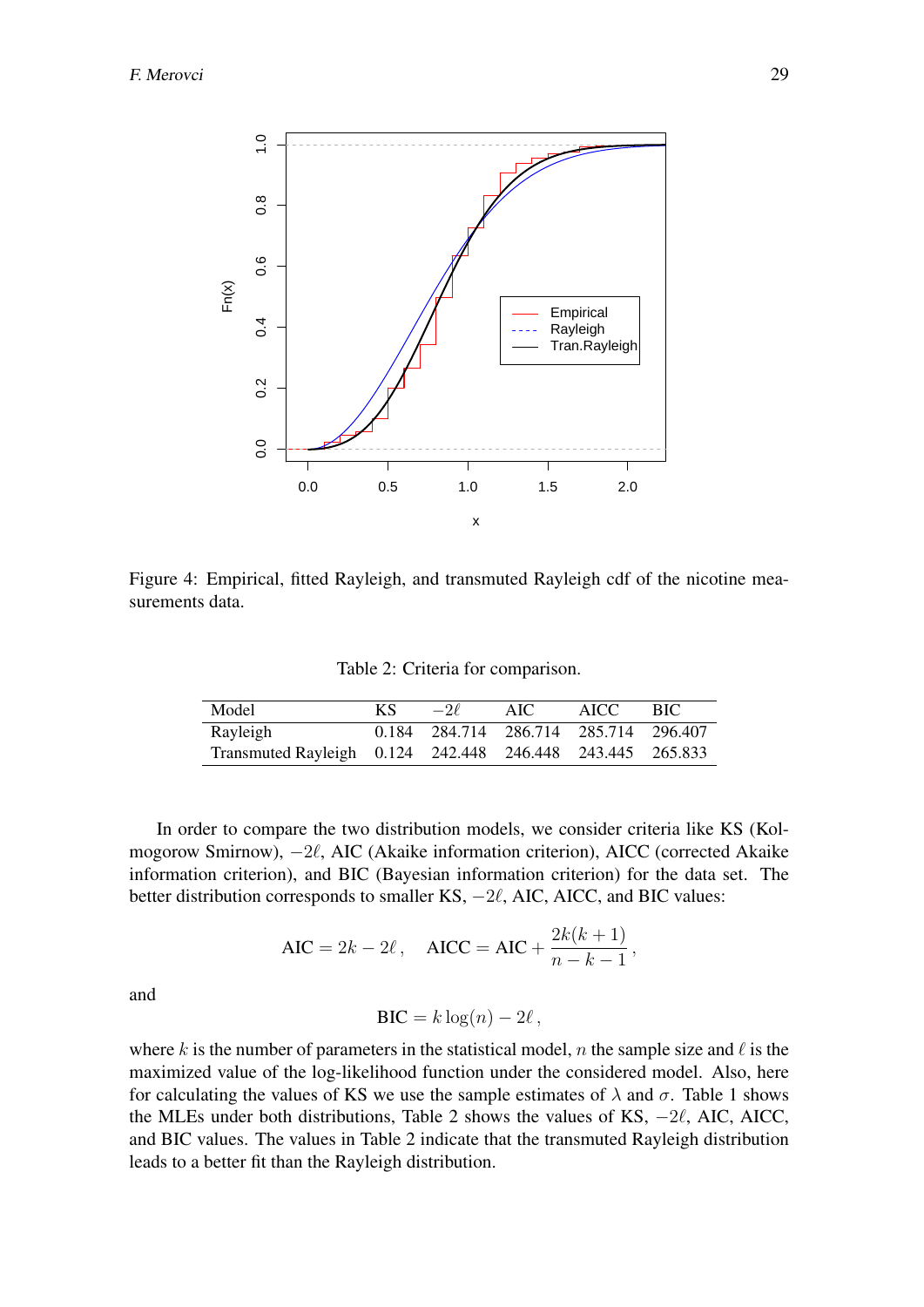### 8 Conclusion

Here we propose a new model, the so-called the transmuted Rayleigh distribution which extends the Rayleigh distribution in the analysis of data with real support. An obvious reason for generalizing a standard distribution is because the generalized form provides larger flexibility in modeling real data. We derive expansions for the mean, variance, moments and for the moment generating function. The estimation of parameters is approached by the method of maximum likelihood, also the information matrix is derived. We consider the likelihood ratio statistic to compare the model with its baseline model. An application of the transmuted Rayleigh distribution to real data show that the new distribution can be used quite effectively to provide better fits than the Rayleigh distribution.

#### Acknowledgements

The author would like to thank the Editor Herwig Friedl and the referee for carefully reading the manuscript and for their comments which greatly improved the presentation.

# References

- Aryal, G. R., and Tsokos, C. P. (2009). On the transmuted extreme value distribution with application. *Nonlinear Analysis: Theory, Methods and Applications*, *71*, 1401- 1407.
- Aryal, G. R., and Tsokos, C. P. (2011). Transmuted Weibull distribution: A generalization of the Weibull probability distribution. *European Journal of Pure and Applied Mathematics*, *4*, 89-102.
- Gradshteyn, I. S., and Ryzhik, I. M. (2000). *Table of Integrals, Series, and Products*. San Diego: Academic Press.
- Johnson, N. L., Kotz, S., and Balakrishnan, N. (1994). *Continuous Univariate Distributions*. New York: Wiley.
- Khan, M. S., and King, R. (2013). Transmuted modified Weibull distribution: A generalization of the modified Weibull probability distribution. *European Journal of Pure and Applied Mathematics*, *6*, 66-88.
- Kundu, D., and Raqab, M. Z. (2005). Generalized Rayleigh distribution: different methods of estimation. *Computational Statistics and Data Analysis*, *49*, 187-200.
- Lee, E. T., and Wang, J. W. (2003). *Statistical Methods for Survival Data Analysis*. New York: Wiley.
- Mahdi, S. (2006). Improved parameter estimation in Rayleigh model. *Metodoloski zvezki*, *3*, 63-74.
- Manesh, S. F., and Khaledi, B. (2008). On the likelihood ratio order for convolutions of independent generalized Rayleigh random variables. *Statistics & Probability Letters*, *78*, 3139-3144.
- Merovci, F. (2013). Transmuted Lindley distribution. *International Journal of Open Problems in Computer Science and Mathematics*, *6*, (to appear).